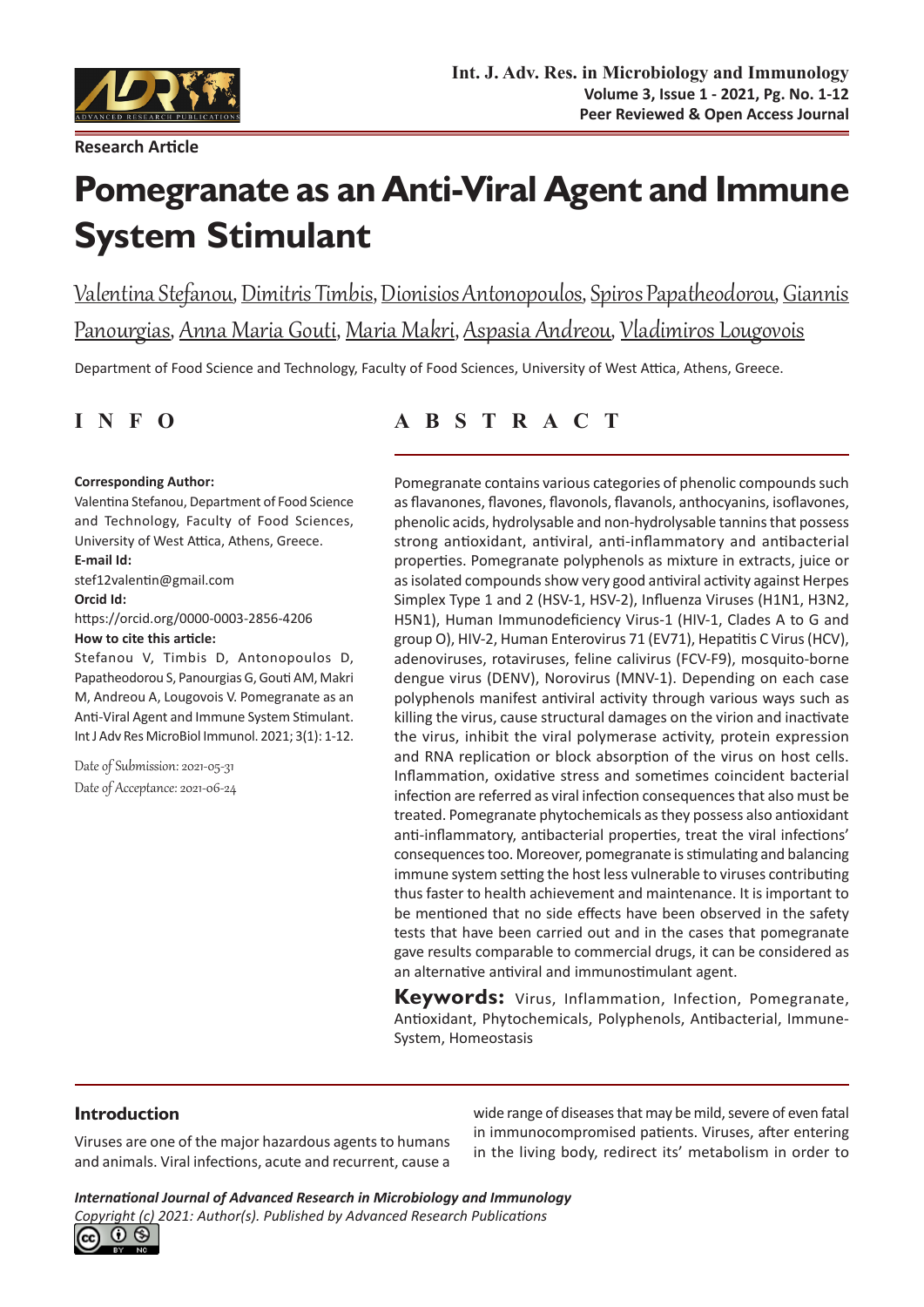produce large amounts of their own genome and proteins.<sup>1</sup> Polyphenolic compounds are secondary metabolites of plants found in fruits, flowers, honey, tea, seeds, forages, wine, vegetables, food grains and they have been used since ancient years in traditional medicine in order to treat several disorders and diseases, including viral infections. Phenols and bioflavonoids are the main classes that possess antiviral properties against various virus families such as adenoviruses, enteroviruses, rotaviruses, influenza virus, herpes simplex virus, HIV virus, dengue virus, hepatitis C virus. Researches have shown that for the antiviral activity is needed the presence of hydroxyl group and ester groups. Phenolics which have five or more hydroxyl groups and 3,4,5 three methoxy derivatives possess antiviral and anti-rabies properties, while the gallic acid esters and epicatechin show anti-herpetic properties.<sup>1,2</sup>

#### **Pomegranate Phytochemicals**

Pomegranate contains in all of its' plant parts several categories of polyphenolic compounds such as flavones, flavanones, flavanols, flavonols, isoflavones, anthocyanins, phenolic acids, hydroxy-benzoic and hydroxy-cinnamic acids, hydrolysable and non-hydrolysable tannins. Each plant part contains different phytochemicals and also same in different concentrations. Pericarp contains in high concentration punicalin, punicalagin, ellagitannins, gallotannins, granatin A and B, catechin, naringin, kaempferol, pelargonidin and luteolin. Juice contains ellagic acid, gallic acid, quercetin, catechin, casuarinin, rutin, ascorbic acid, epigallocatechin gallate, procyanidin, isoquercetin, catechol, cyanidin glucosides. Seed oil contains punicic acid, ellagic acid and fatty acids. Punicafolin, punicalin, luteolin, luteolin glucopyranosides and apigenin are found in the leaves. Punicaflavone, gallic acid, ursolic, asiatic and maslinic acids can be found in the flowers and ellagitannins and piperidine alkaloids are found in the barks and roots. Pomegranate contains also minerals such as calcium, potassium, magnesium, sodium. The constituents' concentration in the plant parts vary due to the plant variety, climate, ripening stage, cultivar and storage conditions.<sup>3-6</sup>

#### **Anti-Viral Properties of Pomegranate**

Influenza viruses are significant human respiratory pathogens that may cause seasonal, endemic infections and also periodic, unpredictable pandemics and are associated with high mortality in infants, elderly people and people with chronic diseases. They possess a segment single stranded RNA-genome with negative orientation and belong to Orthomyxoviridae family. The virus's replication leads to epithelial cell lysis, enhanced mucus production and also due to cytokines secreted by the replication, inflammation and edema. The systemic symptoms of influenza are headaches, myalgia, fever, severe malaise and the respiratory symptoms are rhinitis, coughing and sore throat. Viral spread through bronchiolar tract to the alveoli depending on the immune system of the host may lead to viral pneumonia that can be even fatal or interstitial pneumonitis, a general inflammation of the lung tissue that without treatment may lead to chronic pneumonitis. Hemorrhage and mononuclear infiltration and finally lysis of inte-alveolar space can also be caused. In severe influenza, coincident or secondary bacterial pneumonia are extremely common and they complicate further the histopathological appearance and the consequences on the host. Influenza viruses have also the ability to cause erythrocytes agglutination by binding to sialic acid receptors on the host cell.<sup>7-9</sup>

In a study, the antiviral properties of commercial Wonderful variety pomegranate juice, concentrated liquid extract and 93% pomegranate polyphenol powder extract were evaluated against influenza viruses X31 (H3N2), PR8 (H1N1) and H5N1, a reassortant virus derived from human isolate. After the extract treatment, the virus's titers (numerical expression of the viruses' quantity in given volume of liquid) were determined. The treatment with 800 μg/ ml polyphenol extract at room temperature for 5 minutes leaded into at least 3 log decrease of influenza viruses' H3N2, H1N1 and H5N1 titers. The influenza infectivity decrease has been found to be accompanied with hemagglutinating activity decrease. Electronic microscope analysis data showed that the direct anti-influenza activity of pomegranate polyphenols' powder is mainly because of structural damage that is caused on the virion and more specifically due to small changes that are caused in envelope glycoproteins. Treatment with pomegranate liquid extract 2,5% leaded to significant titers decrease. The results also showed that the acidity of pomegranate liquid extract and juice induced the anti-influenza properties, yet acidity was not a factor in the case of polyphenol powder extract that also was very effective.<sup>2</sup>

Research showed that among the pomegranate polyphenol extract constituents punicalagin, caffeic acid, ellagic acid and luteolin, punicalagin has the strongest antiviral activity against influenza A virus through the viral RNA replication suppression.<sup>10</sup>

It is mentioned that influenza virus invasion in the host cell causes oxidative stress that mediates inflammation response, tissue damage and cell apoptosis. Several studies have shown that oxidative stress often is associated with multiple signaling pathways. The antioxidants are referred to be potential therapeutic options against influenza.<sup>11</sup> Studies refer that superoxide anion produced by macrophages infiltrated into the organs infected by the virus is associated with the development of severe influenza complications.<sup>12</sup> Pomegranate contains in high concentration various bioactive compounds that possess strong antioxidant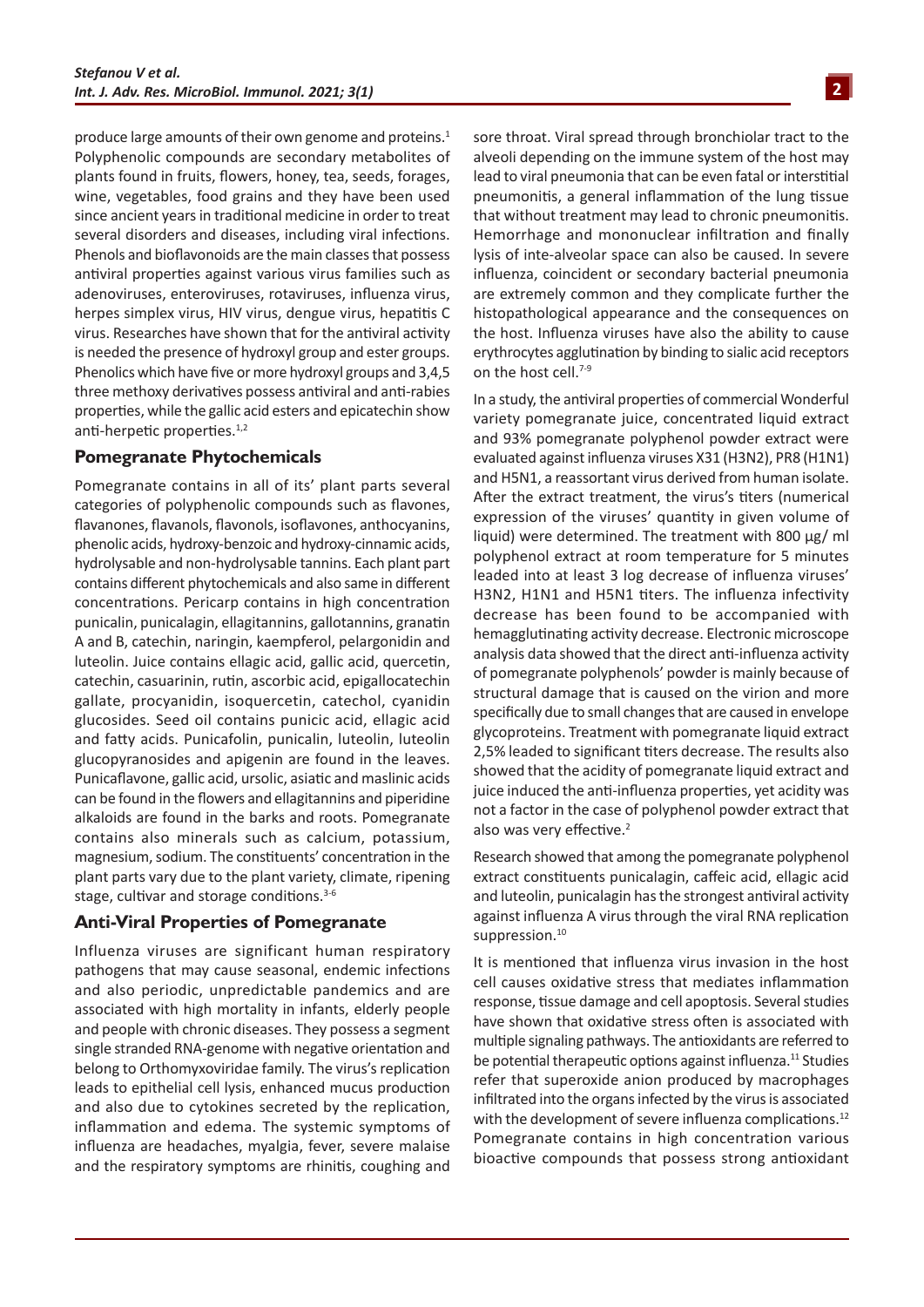properties. Studies showed that the flavonoids pelargonidin, cyanidin, luteolin, luteolin 7-O-glucoside, prodelphinidin, kaempferol, kaempferol 3-O-glucoside, procyanidin, cyaniding -3,5-di-O-glucoside, catechol, pelargonidin -3-O-glucoside, catechin, apigenin, quercetin, quercetin-3,4-dimethyl ether -7-O-α-Larabinofuranosyl (1à6) -β-D-glucopyranoside, the tannins brevifolin, casuarinin, gallic acid, 3,3΄, 4΄tri-O-methylellagic acid, 3,3΄-di-O-methyl ellagic acid, pedunculagin, punigluconin, punicalagin, punicalin, and the alcaloids melatonin and serotonin possess strong antioxidant properties.<sup>13</sup>

In a study, the anti-influenza A (H3N2) activity of pomegranate peel extract has been evaluated using plaque assay, real time PCR and TCID 50% hemagglutination assay. The results showed that the extract reduces influenza A replication in Madin-Darby Canine Kidney (MDCK) cells, a widely used cell line for human influenza isolation and propagation. Exposure of MDCK cells to the extract during viral absorption phase or 24 h post infection reduced remarkably the viral propagation, yet with pretreatment of MDCK cells with the extract 24 h before and not while the infection, no significant antiviral activity has been observed. Pomegranate peel extract showed virucidal activity and inhibited the agglutination by influenza virus of the chicken Red Blood Cells (cRBC). Independent of the virucidal effect of the extract, inhibition of the virus RNA replication in single-cycle growth conditions has also been observed. Punicalagin that also showed antiviral activity against influenza A virus, inhibited the agglutination of chicken red blood cells by influenza and blocked the virus RNA replication. Furthermore, pomegranate peel extract and oseltamivir combination increased the oseltamivir activity due to synergistic action.<sup>14</sup>

Malas variety's pomegranate peel extract in ethanol was found to possess strong antiviral activity against influenza virus A/Puerto Rico/8/34 (H1N1; PR8) and the mechanism of its' antiviral activity by viral replication inhibition has been investigated using time-of-drug-addition assay, hemagglutination inhibition assay, western blot analysis and also by virucidal activity, RNA replication and viral mRNA expression study. The results showed inhibition of viral polymerase activity, viral RNA replication and protein expression yet hemagglutination inhibition has not been observed. The time-of-drug-addition assay results showed that the extract inhibited the virus absorption and early steps of virus replication.<sup>15</sup>

SARS-CoV-2 (severe acute respiratory syndrome coronavirus 2) is a single standard RNA virus that belongs to a broad viruses' family known as coronaviruses and is responsible for the coronavirus disease 2019 (COVID-19). Possible clinical characteristics of the disease are fever, lung infection, pneumonia, chest pain, breathing difficulty, cough, headache, sputum production, hemoptysis, myalgia or fatigue and diarrhea. It is also referred that the disease may progress into acute cardiac injury, Acute Respiratory Distress Syndrome (ARDS) and acute kidney injury.<sup>16,17</sup>

Molecular docking is a computational procedure that can provide information about the interaction between two molecules such as a biomolecule (DNA or a protein) with a ligand, predict their preferred orientation in order to form a stable complex and also their binding affinity strength of association and it plays important role in the computer aided drug discovery and design.<sup>18,19</sup> Molecular docking study of COVID-19 protease with urolithins, (bioactive metabolite compounds produced by gut microbiota from ellagic acid and ellagitannins.<sup>20,21</sup> has been carried out and was found that there was interaction of Urolithin A with protease (PDB ID:6LU7) and with peptidase (PDB ID:2GTB) with binding energies to be -5.46 kcal/ mol and -6.93 kcal/ mol respectively. Urolithin B interacted with protease (PDB:6LU7) and with peptidase (PDB ID:2GTB) with the binding energies to be -4.67 kcal/ mol and -6.74 kcal/ mol respectively. The target enzymes' most common interacting amino acids with the Urolithins were Glu166, Gln189, His41, His164 and Met165. The study showed that Urolithins have the potent to inhibit remarkably the virus peptidase and protease and prevent the virus's entry into the host cell indicating that Urolithins can probably be used to control the COVID-19 disease.<sup>16</sup>

In another in silico study the effects of pomegranate peel extract compounds on the multistep process of SARS-CoV-2 internalization in host cells have been investigated. More specifically, in the study were determined the interactions and binding affinities among the compounds gallic acid, ellagic acid, punicalin, punicalagin and four selected protein targets with confirmed important role in the virus entry process in the host cell that were SARS-CoV-2 spike glycoprotein, furin, transmembrane serine protease 2 and angiotensin converting enzyme 2. Punicalin and punicalagin were found to form more stable complexes with the amino acid residues at the protein targets' active sites than the positive control did. The binding affinity of punicalagin and punicalin with angiotensin converting enzyme 2 were 7.144 and -7.353 kcal/ mol respectively. Molecular docking results showed hydrogen bond interactions among all the selected compounds and amino acid residues at the SARA-CoV-2 spite glycoprotein active sites with punicalin to demonstrate the strongest interaction with free binding energy of -7.406 kcal/ mol. Moreover, punicalin and punicalagin showed interactions with transmembrane serine protease 2 having binding energy values of -8.168 and -7.358 kcal/ mol respectively. The complexes among all selected compounds and furin were found to be very stable. The complex of furin with gallic acid, ellagic acid and punicalin was formed due to polar interactions with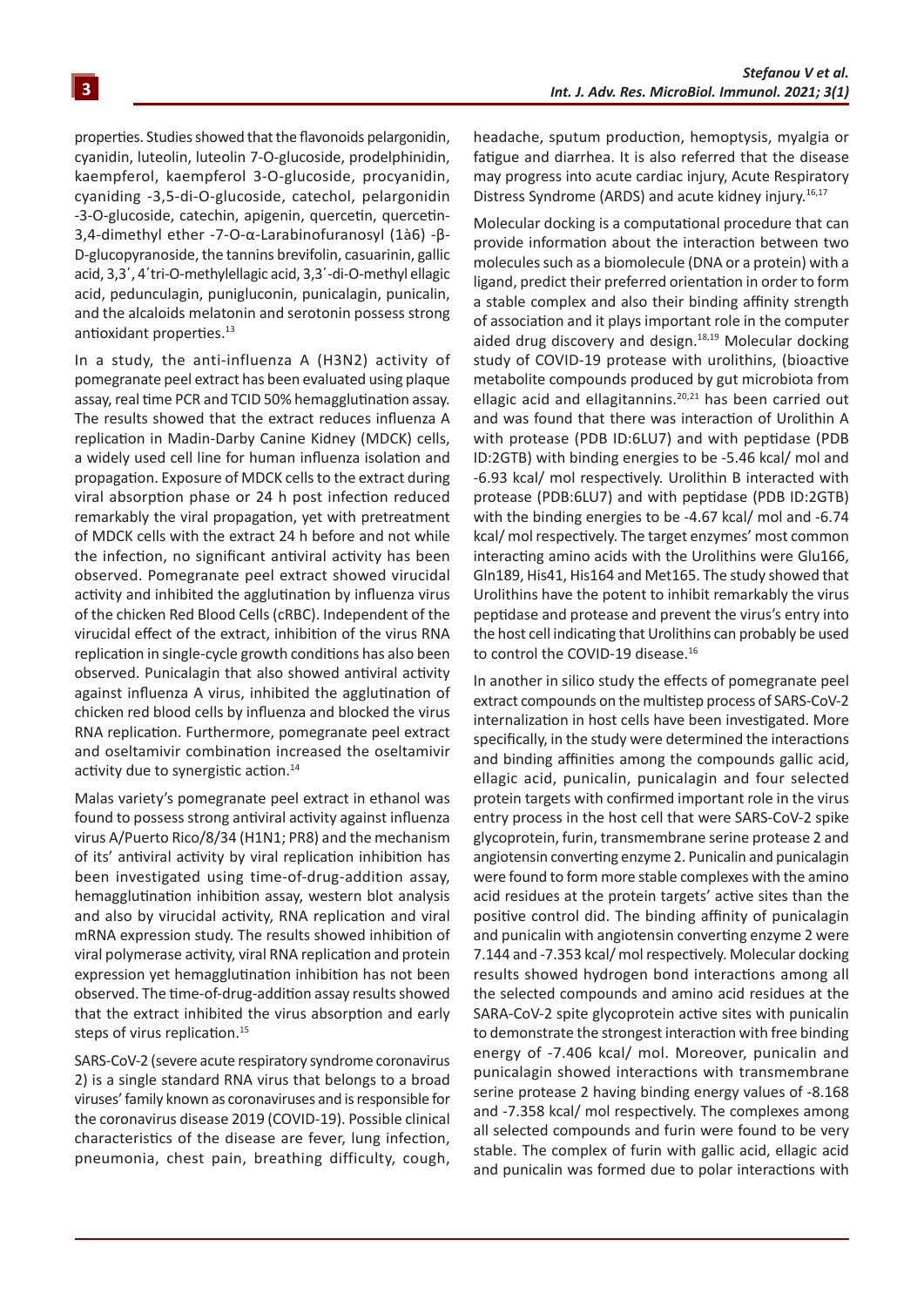the aminoacids Ser 368, Thr 365, Pro 256, His 194, Ser 311, Asp 258, Glu 257, Asp 306, Thr 262 and aGly 255.22

Herpes Simplex Type 1 (HSV-1) is a virus composed of linear dsDNA, an 100-110 nm diameter icosahedral capsid and a spikey envelope and it belongs to the Alphaherpesvirinae subfamily. The HSV-1 infection pathogenesis is following a circle of primary epithelial cells' infection, latency primarily in neurons and also reactivation. There is a wide range of HPV-1 infection presentations such as herpetic sycosis (HSV folliculitis), orolabial herpes, herpetic whitlow, herpes gladiatorum, eczema herpeticum, Kaposi varicelliform eruption, herpes encephalitis, facial, ocular HSV infections and also chronic or severe HSV infection.<sup>23-26</sup> HSV infections are associated with inflammation and pain.<sup>27</sup>

In research was found that pomegranate rind extract in conjunction with zinc (II) salts (stearate, sulphate, citrate and gluconate) show very strong virucidal activity against HSV-1, while the activities of individual salts and rind extracts were low. All the salts increased the antiviral activity of the extract up to 4-fold. The pomegranate rind extract with the zinc (II) showed comparable and even slightly better activity than acyclovir. Besides, the extract exhibited activity against aciclovir resistant HSV while aciclovir showed no activity. No cytotoxicity has been found in any of the solutions tested.<sup>28</sup>

As HSV infections are often causing inflammation, the treating process should also include anti-inflammatory treatment, and pomegranate except antiviral possesses also anti-inflammatory properties.<sup>29</sup>

In another study pomegranate rind extract co-administrated with zinc (II) topically applied on ex-vivo porcine skin freshly excised showed also strong anti-inflammatory activity.27 Cycloxigenase (COX), an isoenzyme responsible for the prostanoids' formation is an inflammation mediator involved in cancer related pathological processes. Inhibition of COX provides relief from pain and inflammation.<sup>29</sup> Results showed that topical application of the rind extract reduced remarkably the COX-2 expression. Pomegranate tannins and pomegranate rind extract alone were also found to decrease COX but lesser than the rind extract co-administrated with zinc (II). No anti-inflammatory activity has been observed by the application of Zn (II) salt alone. Pomegranate rind extract penetrated the skin in the viable epidermis and downregulated COX-2. Punicalagin was found in the whole skin in particular lower regions $27$  suggesting that effective antiviral against HSV and at the same time antiinflammatory medicines and ointments could possibly be provided by pomegranate.

Oxidative stress and oxidative damage are pathological consequences of several virus infections. Research showed that there is association between HSV-1 infections of the nervous system (acute and latent) and oxidative damage<sup>30</sup> Pomegranate containing phytochemicals with strong antioxidant properties, can sufficiently treat oxidative stress.<sup>29</sup>

Herpes Simplex Virus 2 (HSV-2) is responsible for genital herpes, a sexual transmitted infection with possible symptoms to be itching, pain and sores, neurological morbidity, meningitis, neonatal herpes simplex encephalitis and also is mentioned to cause cancer.<sup>26,31,32</sup>

Pomegranate pericarp tannin content is found to be very effective against HSV-2 as it is efficiently blocking its' absorption onto cells and also killing the virus. In another study, pomegranate tannins were found to possess anti-HSV-1 and anti-HSV-2 properties as the virus absorption from human adenocarcinoma cells and also African green monkey kidney has been blocked.5,10

Recurrent intraoral herpes is a clinical form of HSV infection. Two groups of immunocompromised recurrent intraoral herpes patients aged from 18 to 35 years with lesions affecting keratinized mucosa, used pomegranate peel extract and chlorohexidine mouthwashes for 10 days, 3 times per day. Results showed that erythema and pain were remarkably decreased in both groups with the pomegranate group to have better results in reducing pain and accelerating wound healing than the chlorohexidine group.33 It is important to be mentioned that chlorohexidine may have side effects such as taste alteration.<sup>34</sup>, tooth staining and tartar formation while pomegranate has no side effects and moreover it is effective against dental plaque microorganisms and prevents from tartar.29,35-37

In a research, the anti-HSV activity of crude ethanol pomegranate peel extract with total phenolics 282.9 mgGAE/g, total flavonoid content 136.6mg/ g and  $IC_{50}$  of DPPH radical 7.7±1.21 μg/ ml compared with butylated hydroxytoluene (BHT) (IC<sub>50</sub> 25.41±1.89 μg/ ml), has been tested on Vero cell line using MTT (3- [4,5-dimethylthiazol 2yl] 2,5-diphenyltetrazolium bromide) assay. The extract was found to inhibit replication in absorption stage (p<0.05). The 50% cytotoxicity concentration (CC $_{50}$ ) was found 293.5 $\pm$ 10/1 μg/ml and the 50% inhibitory concentration  $(IC_{50})$  was 37.7±6/ 7μg/ ml. In order to measure the antiviral activity and cytotoxicity, selectively index, IS (CC $_{50}$  and IC $_{50}$  ratio) is used. The ideal drug shows cytotoxicity only at very high concentrations and antiviral activity at very low. The highest SI value is, the safer and more effective is the drug. The extract's selectivity index was 7.78 indicating a good anti-HIV activity that probably could be due to absorbtion stage inhibition suggesting that the extract could be considered as a potential anti-HSV agent.<sup>38,39</sup>

Human Immunodeficiency Virus (HIV), genus Lentivirus, belonging to the Orthoretrovirinae subfamily and Retroviridae family, is responsible for the Acquired

**4**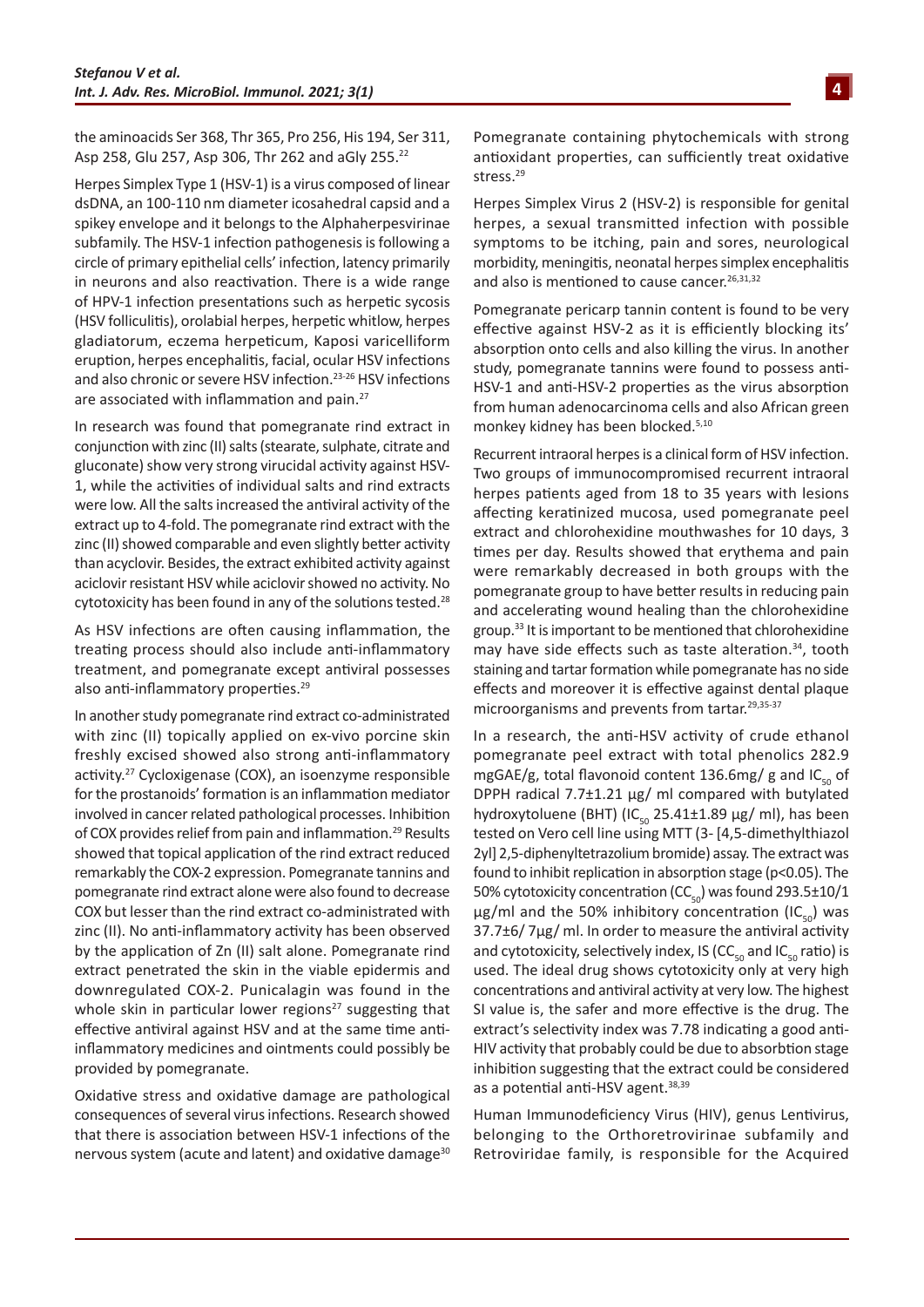Immunodeficiency Syndrome (AIDS) that is human immune system degradation. It is classified into the types HIV-1 and HIV-2 with the type 1 to be the most common and pathogenic strain. Two identical single-standard RNA molecules enclosed in the viral particle core, consist the HIV genome. The HIV-1 type is subdivided into the major group M and the minor groups N,O and P. The group M is subdivided based on genetic sequence data, into subtypes (A to D, F to H, J, K) and it is the most responsible for AIDS pandemic. The first step of HIV replication cycle is binding and entering into the host cell. The HIV protein gets binded onto the primary cellular receptor CD4, a glycoprotein existing on the surface of immune cells and then onto a cellular coreceptor such as the chemokine receptors CXCR4 expressed on T cells and CCR5, expressed on macrophages and also on some T-cells populations. 40-43

In a study, the inhibitory activity of pomegranate juice against HIV-1 primary clades A to G and group O has been evaluated. The juice has been absorbed onto corn starch and CD4 and CXCR4/ CCR5 were used as cell receptors. The results showed that the pomegranate juice/ corn starch complex is efficiently blocking the virus binding onto the receptors CD4, CXCR4/ CCR5 inhibiting efficiently the viral infection as the pomegranate juice compounds prevented the binding of gp 120 of HIV BaL and gp 120 of HIV IIIB onto CCR5 and CXCR4 respectively. These results indicate that the pomegranate juice/ starch complex could be used in order to provide strong anti-HIV-1 microbicide products.<sup>44,45</sup>

Hepatitis C virus (HCV), a blood borne human pathogen is an enveloped small positive single-stranded RNA virus and it belongs to the Flaviviridae family and genus Hepacivirus. HCV causes progressive liver damage, chronic hepatitis that often progress into other liver diseases such as liver cirrhosis and hepatocellular carcinoma.46-48

In vitro study showed that ellagitannins from crude pomegranate peel extract, punicalin, ellagic acid and punicalagin blocked the HCV NS3/4A protease activity which is essential for the HCV replication. Moreover, punicalin and punicalagin were found to suppress remarkably the HCV replication in cell culture system. It is important to be mentioned that these compounds did not have any adverse effects with the No-Observed Adverse Effect Level (NOAEL) to be set up to the acute dose of 5000 mg/ kg administrated in BALB/c mice. Besides pharmacokinetic studies showed the bio-availability of these compounds.<sup>10,49</sup>

During liver diseases such as Hepatitis C, oxidative stress is induced that is causing hepatic damage and also it is stimulating the process to bother the treatment of the damage. The viral infection results in oxidation of important cell components such as DNA, lipids and proteins while DNA double strand breakage may occur. These disorders are possible to lead to cirrhosis and hepatocellular carcinoma.

Pomegranate, containing antioxidant compounds in high concentration is found to improve the antioxidant status of the host and thus it is contributing by its antioxidant properties too (except the antiviral) to the patients' clinical characteristics improvement.<sup>50,51</sup>

Human enterovirus 71 (EV71) belongs to Picornaviridae family, enterovirus genus and is a single-standard positive sense RNA virus responsible for the Hand Foot and Mouth Disease (HFMD) in up to 6 years old children. Usually, HFMD clinical manifestation is mild and self-limiting yet a severe HFMD infection can lead to serious neurological diseases such as encephalitis, poliomyelitis-like paralysis, aseptic meningitis and even death. The antiviral activity of punicalagin against EV 71 has been evaluated in vitro and in vivo. The results of the in vitro study showed that punicalagin decreased the viral cytopathic effect on rhabdomyosarcoma cells with IC<sub>50</sub> value to be 15 μg/ ml and  $CC_{50}$  300 μg/ ml. As positive control ribavirin, an antiviral agent against EV71 has been used with higher IC $_{50}$  (60 g/ ml). In the in vivo study mice challenged with lethal EV71 dose were treated with punicalagin at doses of 0.4, 1 and 5 mg/ kg body weight and 20%, 40% and 38% of the mice were found to be long term survivors respectively. These results indicate that the proper punicalagin dose is 1 mg/ kg. Further evaluation showed that treatment with 1 mg kg punicalagin delayed for 1 day the paralysis appearance and also decreased the clinical scores in comparation with control group. The symptoms of the EV71 infection were prevented and the viral replication in the muscles were remarkably inhibited in the punicalagin group compared to the control group. After two weeks there was no evidence of the disease in the surviving mice indicating that punicalagin can be considerate as a potent anti-EV71 alternative drug.<sup>52</sup>

Adenoviruses are a non-enveloped virus group, responsible for a wide range of clinical diseases such as fever, common cold or flu-like symptoms, sore throat, pink eye, pneumonia, acute bronchitis (inflammation of the lung's airway) and acute gastroenteritis (inflammation of the intestine or the stomach causing stomach pain, nausea, vomiting and diarrhea). Less common symptoms are bladder infection or inflammation and neurologic diseases that affect the brain and the spinal cord.53,54

In a study, the anti-adenovirus activity of crude pomegranate peel ethanolic extract with total phenolics 282.9 mg GAE/g and total flavonoid content 136.6 mg/ g has been evaluated on Helacell line with the MTT (3-[4,5-dimethylthiazol– 2-yl]-2,5-diphenyltetrazolium bromide) assay. The 50% inhibitory concentration  $(IC_{50})$  was 18.6±6.7µg/ml and the cytotoxicity concentration ( $CC_{50}$ ) 165±10.1µg/ml. The extract's selectivity index was 8.89 suggesting that it could be used as a potential anti-adenovirus agent.<sup>55</sup>

In another research the anti-adenovirus properties and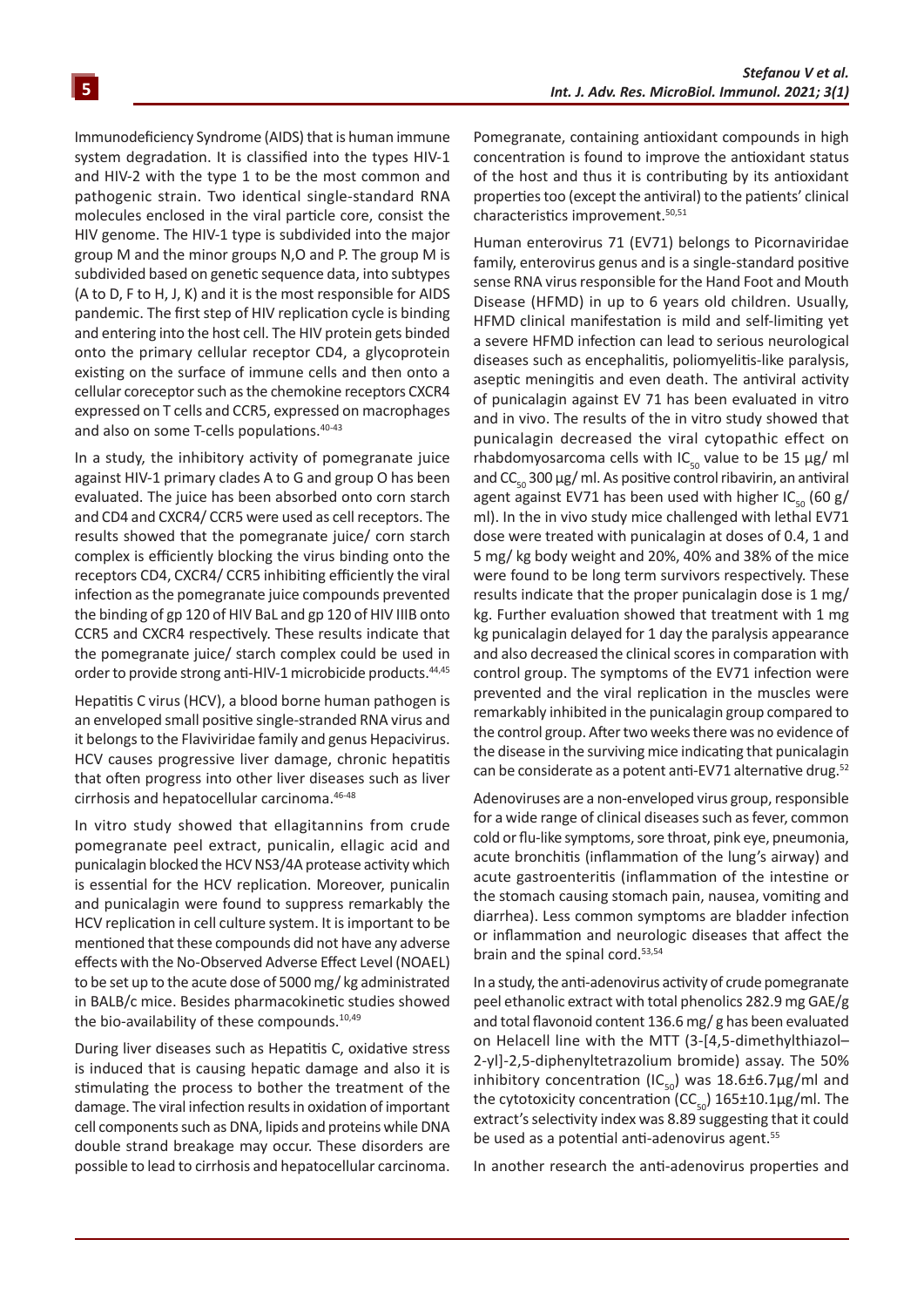cytotoxicity of crude pomegranate peel extract, its ethyl acetate, n-butanol, hexane and chloroform fractions and also of the main compounds gallic acid, ellagic acid and punicalagin have been evaluated on Hep-2 cell line with the MTT assay. The results showed that the n-butanol fraction showed the highest anti-adenovirus activity with  $IC_{50}$  2.16 μg/ ml, CC<sub>50</sub> 264.7 μg/ ml and SI of 122.5. The crude extract and the gallic acid showed also good anti-adenoviral activity with IC<sub>50</sub> of 5.77  $\mu$ g/ ml and 4.67 $\mu$ M and SI of 49.9 and 10.5 respectively. Both gallic acid, crude extract and n-butanol fraction were found to inhibit the virus replication in postadsorption phase (p<0.01).<sup>56</sup>

Norovirus belonging to the Caliciviridae family, contains a single standard RNA genome and is the most common cause of non-bacterial gastroenteritis. It is causing inflammation of stomach or intestine with fever, vomiting and diarrhea symptoms. These viruses are non-enveloped and ethanol resistant.57 In a study, pomegranate juice and pomegranate polyphenols have been evaluated against murine norovirus (MNV-1), MS2 (ssRNA) bacteriophage and feline calicivirus (FCV-F9). The viruses at low titers ( $\sim$ 5log<sub>10</sub>PFU/ ml) and high titers (~7 $log_{10}$ PFU/ ml) were mixed and incubated for 1 hour at room temperature with pomegranate juice, 4, 8 and 16mg/ml pomegranate polyphenols and water (control). After incubation, the viral infectivity has been evaluated with standardized plaque assays. It was found that for low titers, the pomegranate juice reduced the titers of MNV-1 MS2 and FCV-F9 by 1.32, 0.32 and 2.56  $log_{10}$ PFU/ ml. For high virus titers there was a titer decrease of 0.06, 0.63 and 1.20  $log_{10}$ PFU/ ml for MNV-1, MS2 and FCV-F9 respectively. Interestingly, after exposure of high and low FCV-F9 titers in all three pomegranate polyphenol solutions the virus was undetectable. At low initial titers MNV-1 exposure at 4,8 and 16mg/ ml pomegranate polyphenols resulted in decrease by 1.30, 2.11 and 3.61  $log_{10}$ PFU/ ml respectively. MNV-1 at high initial titers was decreased by 1.56, 1.48 and 1.54  $log_{10}$ PFU/ ml after treatment with 4, 8 and 16 mg/ ml pomegranate polyphenols.<sup>58</sup>

Rotaviruses are double stranded RNA viruses belonging to Reoviridae family. There are 9 rotavirus species (A,B,C,D,E.F,G,H,I,J) with the rotavirus A to be the most common species that is responsible for infections in humans. Rotavirus infection causes dehydrating diarrhea, nausea, vomiting, low grade fever and is responsible for over 600,000 childhood deaths annually. In a study pomegranate extract was found to inhibit sufficiently rotavirus and this is attributed to the high concentration of polyphenolic derivatives and flavonoids that are contained in the pomegranate.59-61

Mosquito-borne dengue viruses (DENVs) are single positivestranded enveloped RNA viruses, traditionally classified into four serotypes (DENV-1,-2,-3,-4), that belong to Flaviviridae family, genus flavivirus and they are responsible for Dengue, an acute febrile disease. Symptoms of Dengue viruses' infections are headache, high fever, painful muscle and bone, swollen glands or rash, pain behind the eyes, sore throat, stomach ache, nausea and vomiting. Severe dengue disease symptoms that may be even fatal, include fluid accumulation with respiratory distress, severe plasma leakage that leads to shock, severe bleeding (dengue hemorrhagic syndrome), low platelet count, severe organ impairment as heart impairment, elevated transaminases ≥1,000 IU/ L or consciousness impairment. It is also referred that there is an increased association between severe dengue and peptic ulcers, diabetes mellitus, bronchial asthma and sickle cell anemia.<sup>62-68</sup>

Dengue-infected 9-year-old patient (NS-1 positive) with 5 days high fever and headache was treated for 5 days with 250 mg of the anti-hyper thermic medicine paracetamol and twice a day with 250 mg amoxicillin. After 5 days treatment the liver function test showed that the value of the liver injury marker SGPT, serum glutamic-pyruvic transaminase (or Alanine Aminotransferase, ALT) was very high (126 U/L), and this is probably, according to several scientific reports, related to the high consumption of the antipyretic and antibiotic drugs. The blood examination showed platelet count decrease to 1.35 Lakhs/ mm<sup>3</sup> and total white blood cell count decrease to  $3200/mm<sup>3</sup>$ . After the hematology data scrutinization, the amoxicillin and paracetamol medications were stopped and only pomegranate juice combinate with sweet lime and green coconut water were administrated to the patient. Two days later of continuous pomegranate-sweet lime juices and coconut water, the blood parameters' values were remarkably improved. Seven days later, the platelets count was 3.1 Lakhs/ mm<sup>3</sup> and the total count of Leucocytes was 6100/ mm<sup>3</sup> instead of 1.35 Lakhs/ mm<sup>3</sup> and 3200/ mm<sup>3</sup> that were in the beginning of the pomegranate-sweet lime-coconut water administration, indicating that this combination can be used in order to restore the leucocyte and platelet count that has been reduced due to dengue infection.<sup>69-71</sup>

#### **Pomegranate Immune - Stimulant**

Homeostasis is any process that living beings are using in order to achieve maintain fairly stable conditions that are needed for survival. The immune system contributes to homeostasis as it is preparing the body to fight off infections and also enhance the healing process in case there is any harm and thus, a strong immune system is a prerequisite for health maintenance.72,73 Lymphocytes are white blood cells and they are part of the immune system. Two main lymphocyte types exist: B cells which produce antibodies that attack invading viruses, bacteria and toxins, and T cells that destroy the body's cells which have been taken over by viruses or became cancerous.74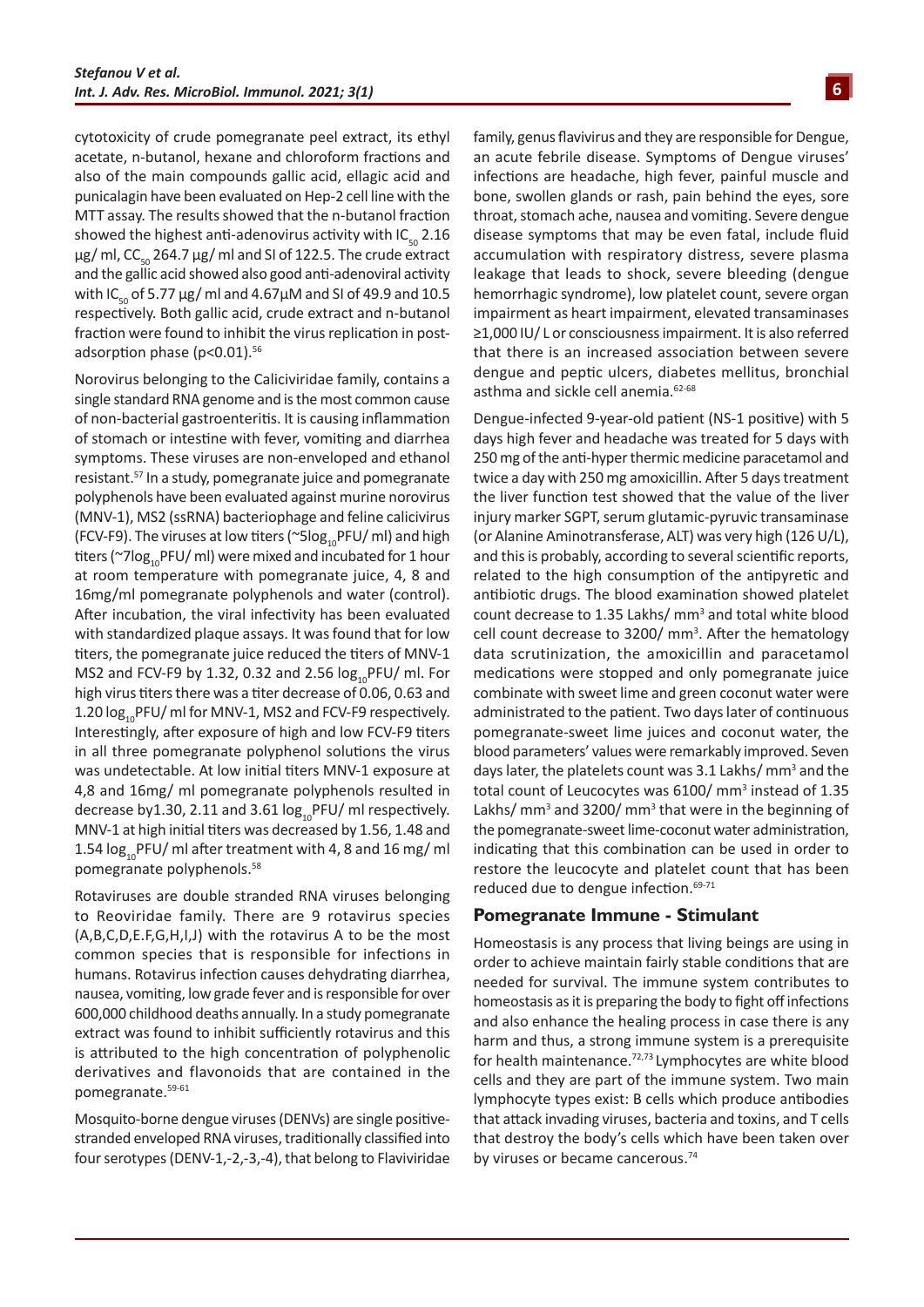In an in vitro study human lymphocyte cells isolated from peripheral blood (80 μl suspension, 10<sup>6</sup> cells/ ml) were incubated for 72 h at 32 $\degree$ C with 20  $\mu$ l pomegranate extract with the final extract concentrations to be 0.1, 0.25 and 0.5 μl/ ml. The stimulation index of the pomegranate was found to be 1.2 times higher than the index of a commercial immune-stimulant agent at the same concentration as the values of the % stimulation index for 100 ppm pomegranate extract and commercial immune stimulant were 1245 and 1024 respectively, indicating that pomegranate is a potent immune-stimulant agent.<sup>75</sup>

In an in vivo study, BALB mice that have been starved in order to mimic an emergency condition were divided into 3 groups and they were administrated with high calorie biscuit with either pomegranate extract (equal to 400 g/ day consumed by a 70 kg man) or commercial immune-stimulant or no immune-stimulant (control group). Immunoglobulin G is the most common antibody and a sensitive immune marker which represents a specific, due to infections, humoral immune response. Total serum immunoglobulin G has been determined in week 0, 2, 4 and 8 in order to evaluate the humoral immunity stimulation. Until week 4 there was not significant Immunoglobulin G value difference among the groups but at the  $8<sup>th</sup>$  week there was a remarkable increase at both pomegranate extract and commercial immune-stimulant group. The increase was comparable among those groups indicating that pomegranate can also be used in order to improve immunity status in an emergency situation.<sup>75</sup>

Macrophages are a diverse phenotype of phagocytic cells derived from parent monocytes in the peripheral blood and bone marrow precursors. They play essential role in the maintenance and the defense of host tissues. Phagocytosis is the first step of macrophages' response to invading microorganisms such as viruses and bacteria. Immunological tests showed that pomegranate beverage with spirulina and echinacea with total phenolics 2.294 ± 0.64 mg gallic acid /ml, total flavonoids 2.084 ± 0.55 mg catechin/ ml and antioxidant activity  $94.54 \pm 0.18\%$ caused remarkable increase in phagocytosis.<sup>76,77</sup> M1 and M2 are two macrophage phenotypes that play different roles in immune system. M1 phenotype produces Reactive Oxygen Intermediates (ROI), reactive oxygen species (ROS) or Nitric Oxide (NO) to attack viruses and bacteria. M2 is anti-inflammatory phenotype and resolves inflammation that favors the oxidative metabolism. ROS and NO overproduction by the M1 macrophages lead to oxidative stress that is related to inflammation and several diseases and thus macrophage polarization may be crucial for the tissue fate. In healthy subject macrophages remain in balance state. Administration of mice with pomegranate juice rich in gallic acid and ellagic acid lead into inhibition of the M2 to M1 macrophage phenotype shifting, favoring thus the anti-inflammatory M2 phenotype.78-83 In an in vitro study on J774A1 macrophage-like cell line was found that pomegranate juice and polyphenols reduced dose dependently the macrophage response to M1 proinflammatory activation, as there was remarkable decrease of IL-6 and TNF-α secretion in response to stimulation by Lipopolysaccharide and INF-γ. Moreover, dose dependently, punicalagin and pomegranate juice promoted the macrophages M2 anti-inflammatory phenotype.<sup>84</sup>

During aging process the M1 macrophage phenotype is increasing and M2 macrophages are reduced. Administration of old mice with dietary pomegranate juice led to inhibition of the M2 to M1 shifting. 84,85

In a research, Holstein calves were administrated with pomegranate extract rich in polyphenols in order to study the effects of the extract on the general health and the immunocompetence of the calves in their first 70 days of age. Pomegranate extract polyphenols enhanced the mitogen induced cytokine production and improved the total immunoglobulin G responses to vaccination, benefiting the calves' immune competence and health.<sup>86</sup>

In another study, immunocompromised mice were administrated for 28 days with pomegranate peel polysaccharides (100, 200 and 400 mg/ (kg d)) and was found that the immune organ index of the mice has been increased. Significant increase of the hepatic antioxidant capacity has also been observed. The antioxidant enzymes superoxide dismutase, catalase and glutathione peroxidase were increased remarkably indicating that pomegranate peel polysaccharides can possibly be used as an effective immunopotentiating therapy, as an alternative immunostimulant agent or as a mean to reduce chemotherapy induced immunosuppression.<sup>87</sup>

#### **Pomegranate Safety**

Several studies that have been carried out in order to test the safety of the different constituents derived from pomegranate showed that in the examined dosages no side effects were observed. In a research where 86 overweight human subjects were administrated for 28 days with 1420 mg/ day pomegranate fruit extract in tablet no side effects were observed, nor adverse changes in individuals' blood or urine were reported.<sup>88</sup> Animal studies showed that pomegranate component at concentrations that have been used in traditional medicine has no side effects.<sup>89</sup> Study showed that 90 days administration with pomegranate extract 600 mg/ kg body weight did not cause any side effects as there were not any histopathology findings or treatment related gross.<sup>3,90</sup> In another study where Wistar rats were administrated with pomegranate seed oil for 28 days was found that the no observable adverse effect level (NOAEL) is 4.3 g pomegranate seed oil/ kg body weight/ day. $91$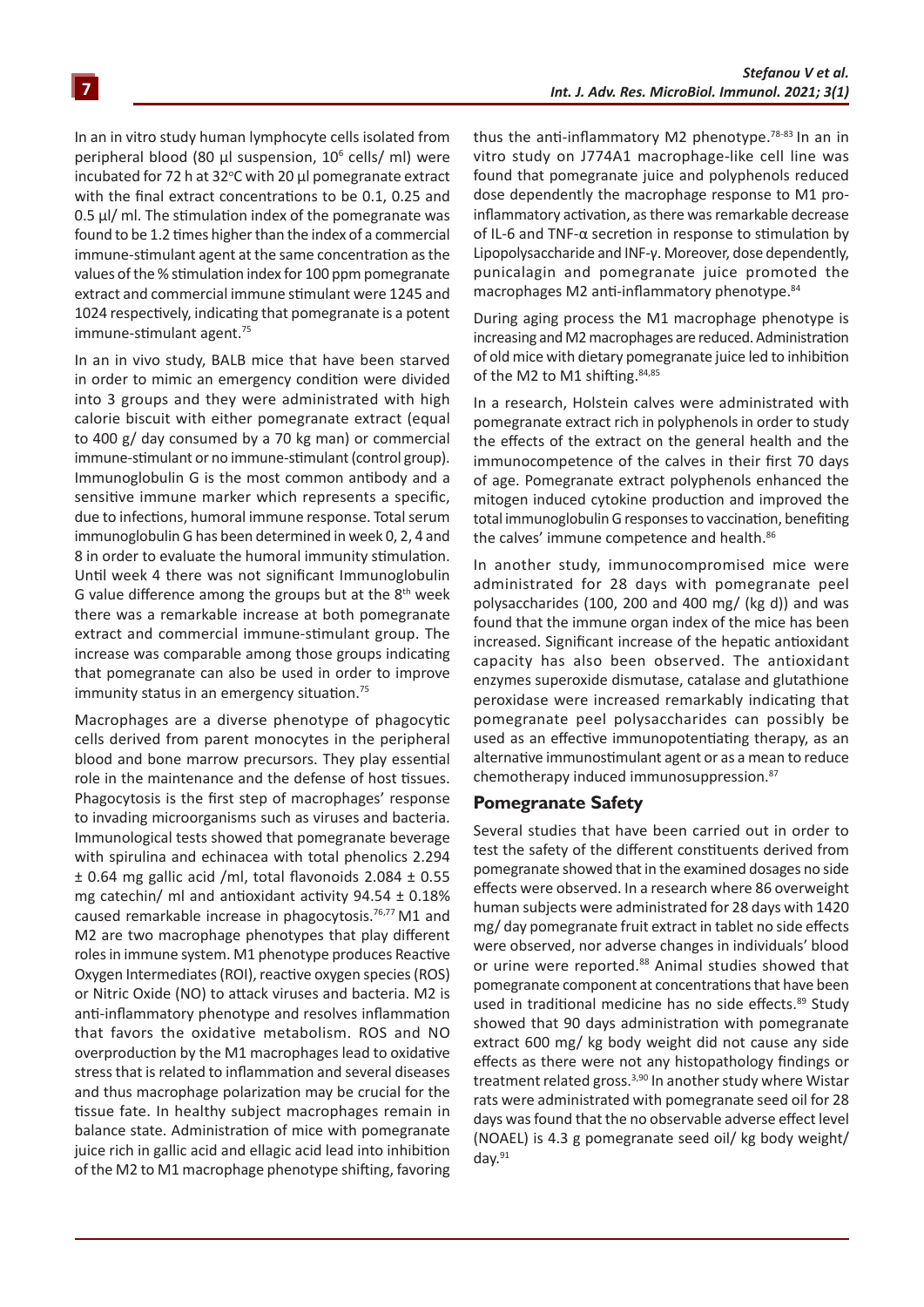#### **Discussion**

Pomegranate is a rich source of various bioactive compounds that possess more than one bioactivity such as antioxidant, antiviral, antibacterial and anti-inflammatory activities. Pomegranate extracts, juice and isolated constituents were found to be very effective on several viruses such as Influenza viruses (H3N2, H1N1, H5N1), Herpes Simplex Virus Type 1 (HSV-1), Herpes Simplex Virus Type 2 (HSV-2), Human Immunodefficiency Virus-1 (HIV-1, Clades A to G and group O), HIV-2, Hepatitis C Virus (HCV), Human Enterovirus 71 (EV71), rotaviruses, adenoviruses, norovirus (MNV-1), feline calivirus (FCV-F9), mosquito-borne dengue virus (DENV).

The antiviral activity of pomegranate is manifested by various ways and depending on each case, pomegranate polyphenols are found to be virucidal, cause structural damages on the virion inactivating the virus, inhibit the viral polymerase activity, the protein expression and viral RNA replication or block the binding/ absorption of the virus on host cells.

Inflammation and oxidative stress are in several viral infections referred as pathological consequences that also should be treated as they are can cause various diseases and disorders if they remain untreated. Pomegranate is a potent antioxidant and anti-inflammatory agent and thus it can sufficiently treat oxidative stress and inflammation caused by the viral infection. It is mentioned that in severe influenza coincident or secondary bacterial pneumonia may occur. Pomegranate is a strong antibacterial agent<sup>3</sup> and can treat the bacterial infection contributing also by this way to the health achievement.

Α living organism can be considered as an equilibrium of biochemical parameters and functions and its' maintenance and survival depends on that equilibrium maintenance. As in every system, also in living beings, this equilibrium maintenance in fact depends on the superiority of the "forces" that keep all these parameters into a functional unit over the forces, inner or external that lead to the unity's destruction.

As much important is to discuss about the antiviral properties of an agent, that much and even more important in some cases is also to discuss about the ability of the organism to defend against harmful and destructional agents that threat its' unity existence and maintenance. After all, as strong are the forces that keep all the biochemical parameters and functions into a functional unit, so difficult is for destructive agents and forces to threat the organism's existence.

Immune system is contributing to this maintenance, to homeostasis. Researches have shown that pomegranate is stimulating and also balancing the immune system. More specifically pomegranate is found to improve the immunity status in emergency situation, improve the general health even in immunocompromised patients and increase the stimulation index giving results even better than commercial immune stimulant.

In a healthy immune system, M1 macrophage phenotype that produces ROI, ROS and NO and the anti-inflammatory M2 phenotype are balanced. During aging and pathological processes, the balance is disturbed in favor of the M1 phenotype, responsible for the inflammatory responses. Pomegranate promotes the M1 to the M2 shifting.

Even if almost in every health issue approach the focus is set on the health threatening factors for example the viruses, in fact the point is the health achievement and maintenance itself, that of course can be reached by removing health threatening factors, yet most times this is a unilateral approach, as the results of the viral activity, such as infections, inflammation, oxidative stress are remaining and need also to be treated and moreover the immune system strengthening is also important as a good immune system can defend more efficiently against health threatening factors.

Pomegranate containing constituents with multiple bioactivities, that also can treat the consequences of the viral infection while it is strengthening the immune system making the host less vulnerable to viruses and in several cases gives comparable or even better results (as antiviral and immune stimulant agent) without any side effects, could possibly be considered as an alternative antiviral medicine.

Further research will provide us with useful information about the antiviral and immune stimulating activity of the pomegranate's bioactive compounds and about the biochemical pathways they are involved either as isolated compounds or as a mixture in the extracts and the juice, where synergic action may occur.

#### **Conclusion**

Pomegranate as it contains in high concentrations bioactive compounds with more than one bioactivity, antiviral, antioxidant, antibacterial and anti-inflammatory, it contributes by multiple ways in health achieving, preventing or treating overall the health issue caused by the virus and not only by removing the factor that has created it. Pomegranate polyphenols show very good antiviral activity against several viruses and also with their antioxidant, anti-inflammatory and antibacterial properties can treat oxidative stress, inflammation and co-incident bacterial infections that are several times results of the viral infections while the immune system is getting strengthened and stimulated. As the antiviral activity of pomegranate was found in several cases to be comparable to the commercial drugs' activity, pomegranate can be considered as an alternative antiviral agent which also offers also various other benefits to the health without side effects.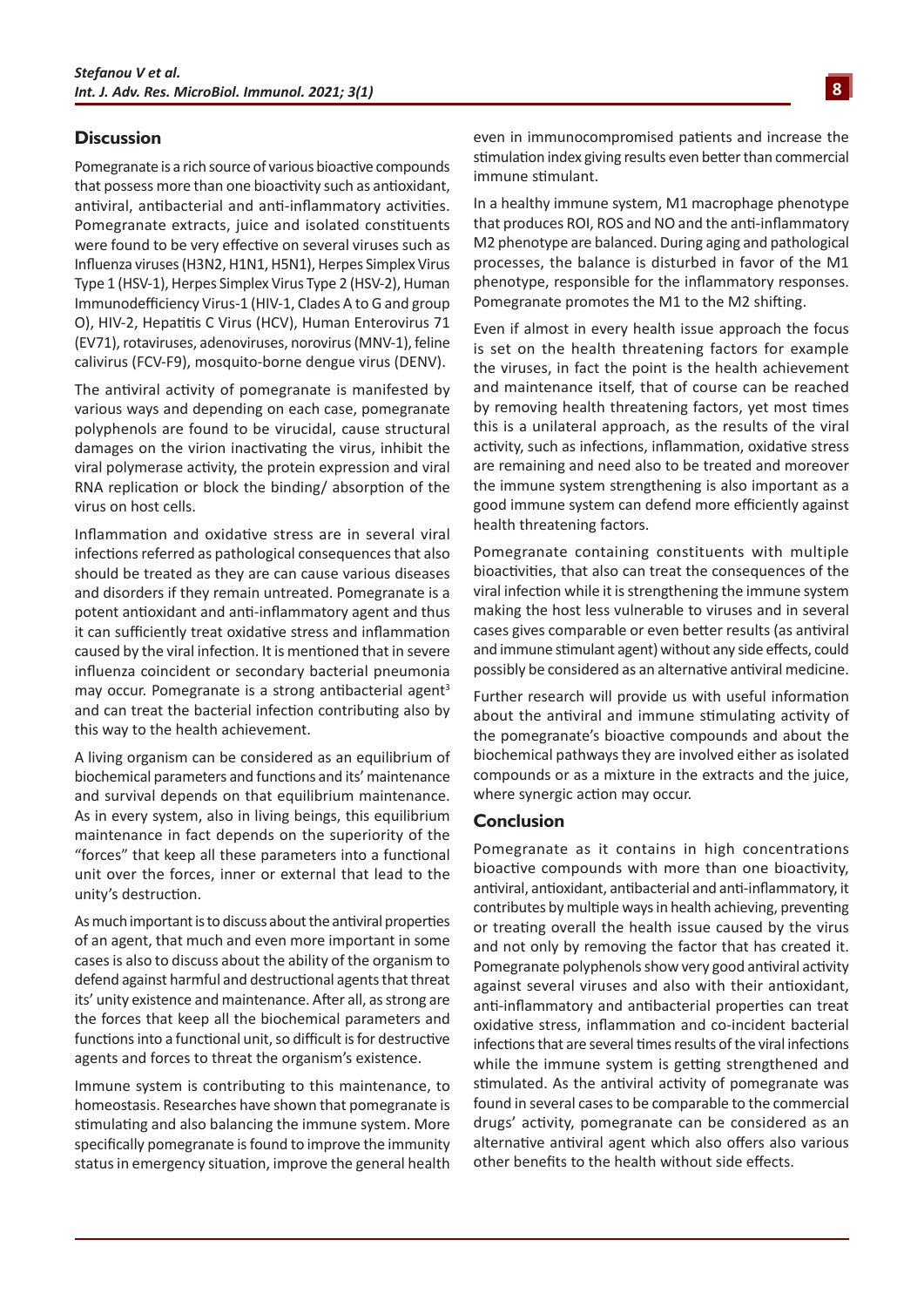#### **Sources of Funding:** None

#### **Conflicts of Interest:** None

#### **References**

- 1. Kamboj A, Saluja A, Kumar M, Atri P. Antiviral activity of plant polyphenols. Journal of Pharmacy Research. 2012;5(5):2402-2412.
- 2. Sundararajan A, Ganapathy R, Huan L, Dunlap J, Webby R, Kotwal G. Influenza virus variation in susceptibility to inactivation by pomegranate polyphenols is determined by envelope glycoproteins. Antiviral Research. 2010; 88:1-9.
- 3. Stefanou V, Tsakni A, Timbis D, Vougiouka PA, Doumi I, Maronikolaki I. Pomegranate as an Antibacterial Agent against Pathogens and at the same Time Advantageous to Beneficial Bacteria: A Review. Int J Adv Res MicroBiol Immunol. 2020;2(1&2):1-13. Retrieved from https:// www.medicaljournalshouse.com/index.php/Int-J-Microbiology-Immunology/article/view/476
- 4. Rufeng Wang R, Ding Yi, Liu R, Xiang L, Du L. Pomegranate: Constituents, Bioactivities and Pharmacokinetics. Fruit, Vegetable and Cereal Science and Biotechnology. 2020; 4(2):77-87.
- 5. Rahmani AH, Alsahli MA, Saleh AASA. Active Constituents of Pomegranates (Punica granatum) as Potential Candidates in the Management of Health through Modulation of Biological Activities. Pharmacogn J. 2017; 9(5): 689-695.
- 6. Lantzouraki D, Sinanoglou V, Zoumpoulakis P, Glamoˇclija J, Ciri´c A, Sokovi M, Heropoulos G. Antiradical-antimicrobial activity and phenolic profile of pomegranate (Punica granatum L) juices from different cultivars: A comparative study. RSC Advances. 2015; 5(4):2602-2614. DOI:10.1039/c4ra11795f.
- 7. Pleschka S. Overview of Influenza Viruses. Microbiology and Immunology. 2012; 1-20. DOI:10.1007/82\_2012\_27
- 8. Taubenberger JK, Morens DM. The Pathology of Influenza Virus Infections. Pathology Mechanisms of Disease. 2008;3(1):499-522. DOI:10.1146/annurev. pathmechdis.3.121806.154316
- 9. Trombetta CM, Ulivieri C, Cox RJ, Remarque EJ, Centi C, Perini D. Impact of erythrocyte species on assays for influenza serology. J Prev Med HYG. 2018;59:E1-E7.
- 10. Elnawasany S. Clinical Applications of Pomegranate. Breeding and Health Benefits of Fruit and Nut Crops, 2018. DOI:10.5772/intechopen.75962
- 11. Liu M, Chen F, Liu T, Chen F, Liu S, Yang J. The role of oxidative stress in influenza virus infection. Microbes and Infection. 2017;19(12):580-586. DOI:10.1016/j. micinf.2017.08.008
- 12. Uchide N, Toyoda H. Antioxidant Therapy as a Potential Approach to Severe Influenza-Associated

Complications. Molecules 2011;16(3):2032-2052. DOI:10.3390/molecules16032032

- 13. Stefanou V, Papatheodorou S, Vougiouklaki D, Antonopoulos D, Lougovois V, Tsaknis I. Medicinal Properties of Antioxidant Pomegranate in Cardiovascular Health. Int J Preven Cardio. 2020:1(1):10-19, retrieved from https://www.medicaljournalshouse.com/index. php/IntJ-PreventiveCardiology/article/view/356
- 14. Haidari M, Ali M, Ward CS, Madjid M. Pomegranate (Punica granatum) purified polyphenol extract inhibits influenza virus and has a synergistic effect with oseltamivir. Phytomedicine. 2009;16(12):1127-1136. DOI:10.1016/j.phymed.2009.06.002
- 15. Moradi MT, Karimi A, Rafieian-Kopaei M, Rabiei-Faradonbeh M, Momtaz H. Pomegranate peel extract inhibits internalization and replication of the influenza virus: An in vitro study. Avicenna J Phytomed. 2020; 10(2):143-151.
- 16. Ahmad V. A Molecular Docking Study against COVID-19 Protease with a Pomegranate Phyto-Constituents 'Urolithin' and Other Repurposing Drugs: From a Supplement to Ailment. JPRI. 2020;32(11):51-62.
- 17. Jiang F, Deng L, Zhang L, Cai Y, Cheung C. W, Xia Z. Review of the Clinical Characteristics of Coronavirus Disease 2019 (COVID-19). Journal of General Internal Medicine. 2020. DOI:10.1007/s11606-020-05762-w
- 18. Lengauer T, Rarey M. Computational methods for biomolecular docking. Structural Biology. 1996;6(3): 402-406. DOI:10.1016/s0959-440x(96)80061-3
- 19. Sethi A, Joshi K, Sasikala K, Alvala M. Molecular Docking in Modern Drug Discovery: Principles and Recent Applications. Drug Discovery and Development - New Advances, 2020. DOI:10.5772/intechopen.85991
- 20. Selma MV, González-Sarrías A, Salas-Salvadó J, Andrés-Lacueva C. The gut microbiota metabolism of pomegranate or walnut ellagitannins yields two urolithin-metabotypes that correlate with cardiometabolic risk biomarkers: Comparison between normoweight, overweight-obesity and metabolic syndrome. *Clinical Nutrition.* 2018;37(3):897-905. DOI:10.1016/j.clnu.2017.03.012
- 21. Nuñez-Sánchez MA, García-Villalba R, Monedero-Saiz T, García-Talavera NV. Gómez-Sánchez, MB, Sánchez-Álvarez C. Targeted metabolic profiling of pomegranate polyphenols and urolithins in plasma, urine and colon tissues from colorectal cancer patients. Molecular Nutrition & Food Research. 2014;58(6):1199-1211. DOI:10.1002/mnfr.201300931
- 22. Suručić R, Tubić B, Stojiljković MP, Djuric DM. Computational study of pomegranate peel extract polyphenols as potential inhibitors of SARS-CoV-2 virus internalization. Molecular and Cellular Biochemistry 2020;1-16.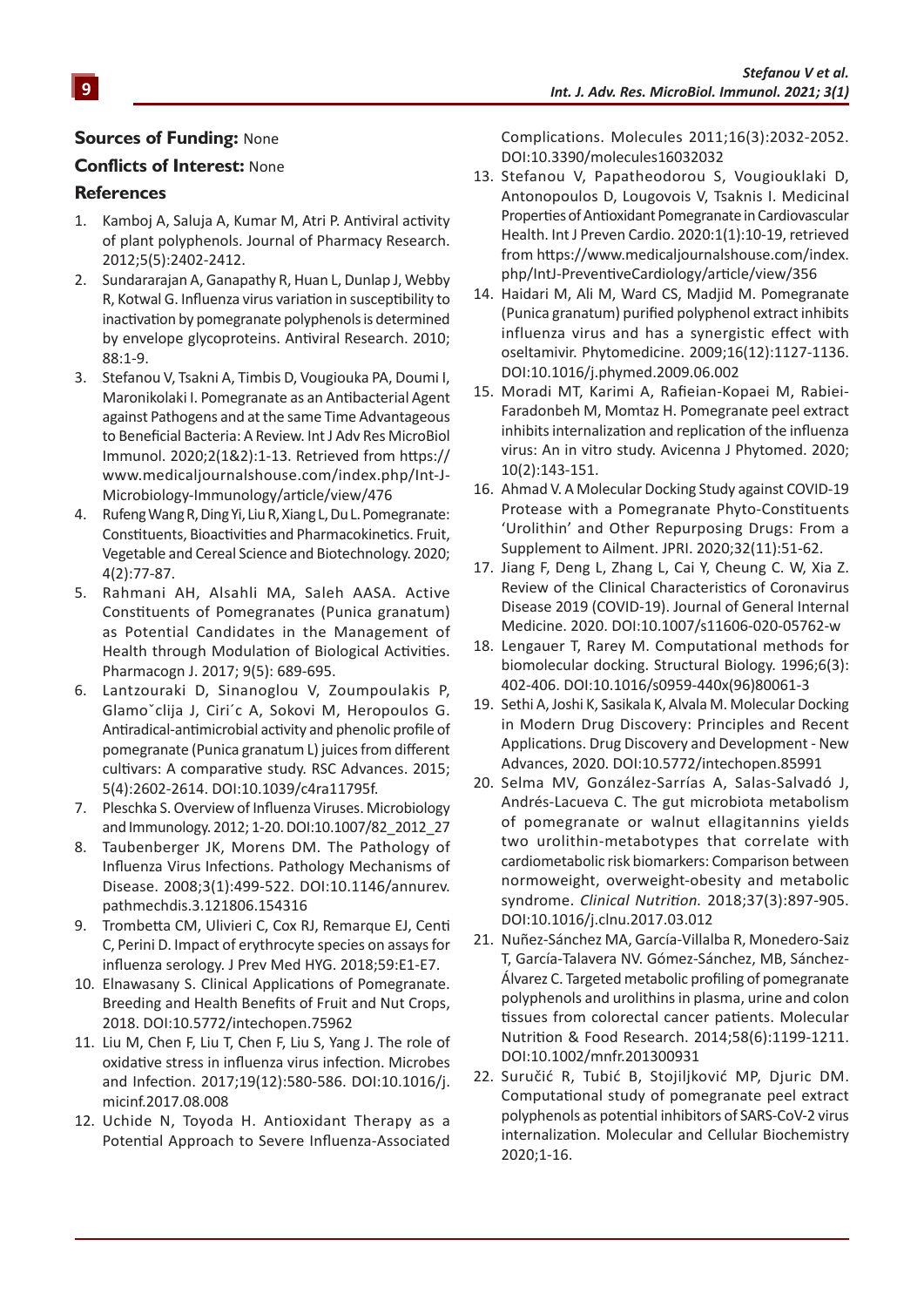- 23. Rechenchoski DZ, Faccin-Galhardi LC, Linhares REC, Nozawa C. Herpesvirus: an underestimated virus. Folia Microbiologica. 2016;62(2):151-156. DOI:10.1007/ s12223-016-0482-7
- 24. Soriano V, del Romero J. Rebound in Sexually Transmitted Infections Following the Success of Antiretrovirals for HIV/AIDS. Aids Reviews. 2018;20(4). DOI:10.24875/ aidsrev.18000034
- 25. Mostafa H, Thompson, T, Konen A, Haenchen S, Hilliard, J, Macdonald S. Herpes Simplex Virus 1 Mutant with Point Mutations in UL39 Is Impaired for Acute Viral Replication in Mice, Establishment of Latency, and Explant-Induced Reactivation. Journal of Virology 2018; 92(7). DOI:10.1128/jvi.01654-17.
- 26. Emre S, Akkus A. Genital Herpes. Fundamentals of Sexually Transmitted Infections. 2017. DOI:10.5772/ intechopen.70105
- 27. Houston D, Bugert J, Denyer S, Heard C. Antiinflammatory activity of Punica granatum L. (Pomegranate) rind extracts applied topically to ex vivo skin. European Journal of Pharmaceutics and Biopharmaceutics. 2017;112:30-37. DOI:10.1016/j. ejpb.2016.11.014
- 28. Houston D, Bugert J, Denyer S, Heard C. Potentiated virucidal activity of Pomegranate Rind Extract (PRE) and punicalagin against Herpes simplex virus (HSV) when co-administered with zinc (II) ions and antiviral activity of PRE against HSV and aciclovir-resistant HSV. PLOS ONE. 2017; 12(6): e0179291. DOI:10.1371/journal. pone.0179291
- 29. Stefanou V, Papatheodorou S, Tsakni A, Lougovois V, Talelli A, Panourgias G. Anti-Inflammatory Properties of Pomegranate. Int J Adv Res MicroBiol Immunol. 2020;2(1&2):1-13. retrieved from https:// medicaljournalshouse.com/index.php/Int-J-Microbiology-Immunology/article/view/430
- 30. Valyi-Nagy T, Olson S, Valyi-Nagy K, Montine T, Dermody, T. Herpes Simplex Virus Type 1 Latency in the Murine Nervous System Is Associated with Oxidative Damage to Neurons. Virology. 2000;278(2):309-321. DOI:10.1006/ viro.2000.0678
- 31. Berger J, Houff S. Neurological Complications of Herpes Simplex Virus Type 2 Infection. Neurology. 2008;65(5). DOI:10.1001/archneur.65.5.596
- 32. Rafferty K. Herpes Viruses and Cancer. Scientific American. 1973;229(4):26-33. DOI:10.1038/scientific american 1073-26
- 33. Zakaria M, Mostafa B. Comparing pomegranate extract and chlorhexidine mouthwashes in treatment of recurrent intraoral herpes. Journal of The Arab Society for Medical Research. 2018;13(1):53-59.
- 34. Helms JA, Della-Fera MA, Mott AE, Frank ME. Effects of chlorhexidine on human taste perception. Oral

Biology. 1995;40(10):913-920. DOI:10.1016/0003- 9969(95)00062-t

- 35. Umar D, Dilshad B, Farhan M, Ali A, Baroudi K. The effect of pomegranate mouthrinse on Streptococcus mutans count and salivary pH: An in vivo study. J Adv Pharm Technol Res. 2016;7:13-6.
- 36. Carpenter GH, Pramanik R, Proctor GB. An in vitro model of chlorhexidine-induced tooth staining. Journal of Periodontal Research 2005;40(3):225-230. DOI:10.1111/j.1600-0765.2005.00791.x
- 37. Zanatta FB, Antoniazzi RP, Rösing CK. Staining and calculus formation after 0.12% chlorhexidine rinses in plaque-free and plaque covered surfaces: a randomized trial. Journal of Applied Oral Science. 2010;18(5):515- 521. DOI:10.1590/s1678-77572010000500015
- 38. Moradi MT, Ali KA, Alidadi S, Gholami-Arjenaki M. In vitro anti-herpes simplex type-1 activity, antioxidant potential and total phenolic compounds of pomegranate (Punica granatum L.) peel extract. Journal of Chemical and Pharmaceutical Research. 2015;7(8):82-88.
- 39. Pritchett J, Naesens L, Montoya J. Treating HHV-6 Infections. Human Herpesviruses HHV-6A, HHV-6B & HHV-7. 2014;311-331. DOI:10.1016/b978-0-444- 62703-2.00019-7
- 40. Human Immunodeficiency Virus (HIV). Transfusion Medicine and Hemotherapy 2016;43(3):203-222. DOI:10.1159/000445852
- 41. Taylor B, Sobieszczyk M, McCutchan F, Hammer S. The Challenge of HIV-1 Subtype Diversity. Journal of Medicine. 2008;358(15):1590-1602. DOI:10.1056/ nejmra0706737
- 42. Kapila A, Chaudhary S, Sharma RB, Vashist H, Sisodia SS, Gupta A. A Review on HIV AIDS. Indian J Pharm Biol Res. 2016;4(3):69-73.
- 43. Wilen C, Tilton J, Doms R. HIV: Cell Binding and Entry. Cold Spring Harbor Perspectives in Medicine. 2012;2(8): a006866-a006866. DOI:10.1101/cshperspect.a006866
- 44. Neurath R, Strick N, Li YY, Debnath A. Punica granatum (Pomegranate) juice provides an HIV-1 entry inhibitor and candidate topical microbicide. BMC Infectious Diseases. 2004;4(1). DOI:10.1186/1471-2334-4-41
- 45. Kotwal G. Preventing future emerging viral infections using broad-spectrum antivirals. Future Virology. 2018; 13(4): 229-232. DOI:10.2217/fvl-2017-0154
- 46. Morozov VA, Lagaye S. Hepatitis C virus: Morphogenesis, infection and therapy. World Journal of Hepatology. 2018; 10(2): 186-212. DOI:10.4254/wjh.v10.i2.186
- 47. Manns M, Buti M, Gane E, Pawlotsky J.-M, Razavi H, Terrault N et al. Hepatitis C virus infection. Nature Reviews Disease Primers. 2017; 3: 17006. DOI:10.1038/ nrdp.2017.6
- 48. Beran R, Pyle AM. Hepatitis C Viral NS3-4A Protease Activity Is Enhanced by the NS3 Helicase. Journal of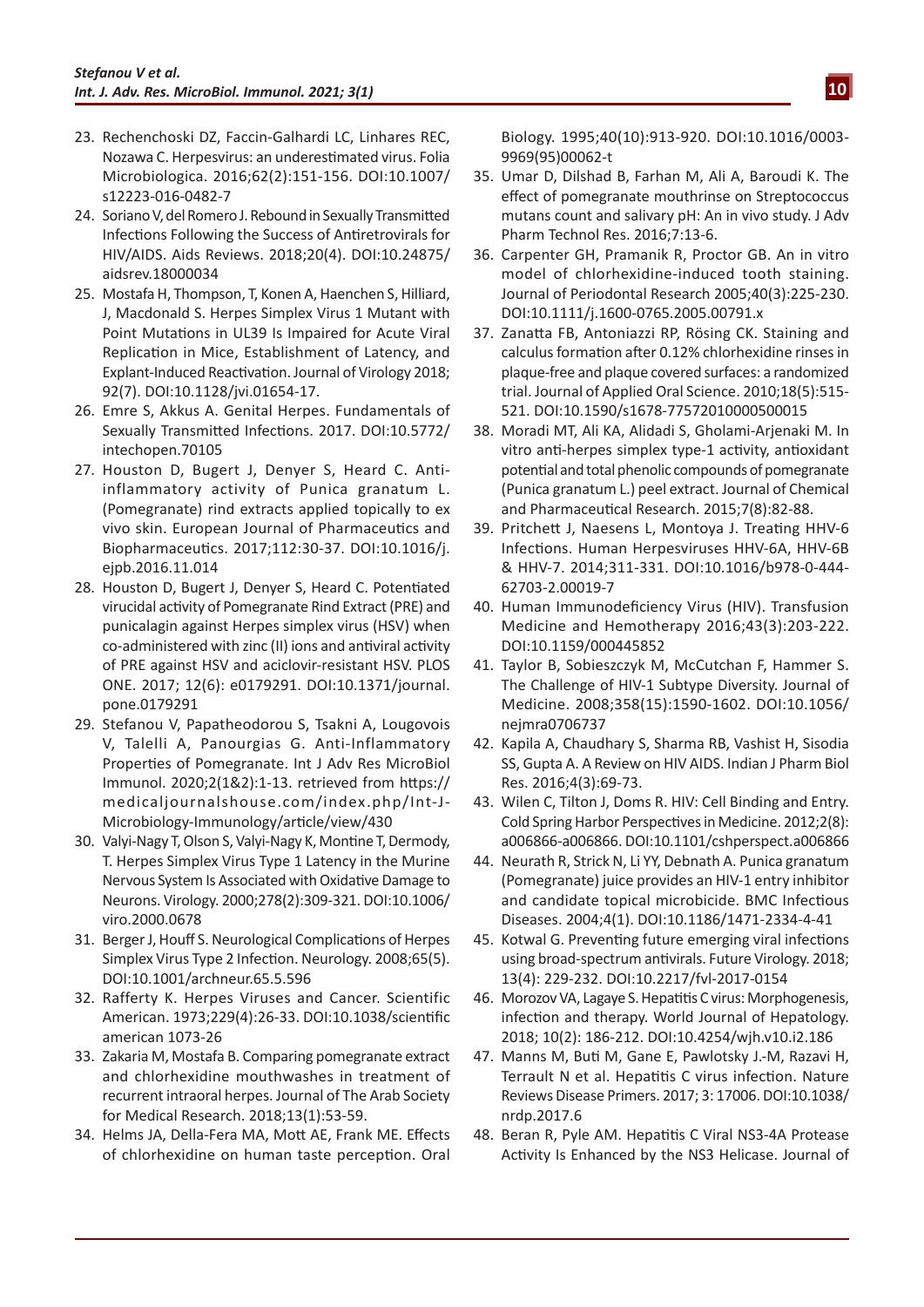Biological Chemistry. 2008;283(44):29929-29937. DOI:10.1074/jbc.m804065200

- 49. Reddy B, Mullick R, Kumar A, Sudha G, Srinivasan N, Das S. Small molecule inhibitors of HCV replication from Pomegranate. Scientific Reports. 2014;4(1). DOI:10.1038/srep05411
- 50. Paracha U, Fatima K, Alqahtani M, Chaudhary A, Abuzenadah A, Damanhouri G. Oxidative stress and hepatitis C virus. Virol J. 2013;10:251. https://doi. org/10.1186/1743-422X-10-251.
- 51. Ammar A, Turki M, Hammouda O, Chtourou H, Trabelsi K, Bouaziz, M. Effects of Pomegranate Juice Supplementation on Oxidative Stress Biomarkers Following Weightlifting Exercise. Nutrients. 2017;9(8): 819. DOI:10.3390/nu9080819
- 52. Yang Y, Xiu J, Zhang L, Qin C, Liu J. Antiviral activity of punicalagin toward human enterovirus 71 in vitro and in vivo. Phytomedicine 2012;20(1):67-70. DOI:10.1016/j. phymed.2012.08.012
- 53. Khanal S, Ghimire P, Dhamoon A. The Repertoire of Adenovirus in Human Disease: The Innocuous to the Deadly. Biomedicines. 2018;6(1):30. DOI:10.3390/ biomedicines6010030
- 54. Lenaerts L, De Clercq E, Naesens L. Clinical features and treatment of adenovirus infections. Medical Virology. 2008;18(6):357-374. DOI:10.1002/rmv.589
- 55. Moradi MT, Karimi A, Alidadi S, Saedi-Marghmaleki M, Salehian M. Vitro Anti-adenovirus activity of pomegranate (Punicagranatum L) peel extract. Advanced Herbal Medicine. 2015;1(4):1-8.
- 56. Karimi A, Moradi MT, Rabiei M, Alidadi S. In vitro anti-adenoviral activities of ethanol extract, fractions, and main phenolic compounds of pomegranate (Punica granatum L) peel. Antiviral Chemistry and Chemotherapy. 2010;28: 204020662091657. DOI: 10. 1177/2040206620916571
- 57. Mawatari M, Kato Y. Norovirus Gastroenteritis. Emerging Infectious Diseases 2014; 203-212. DOI:10.1016/b978- 0-12-416975-3.00016-9
- 58. Su X, Sangster M, D'Souza D. Vitro Effects of Pomegranate Juice and Pomegranate Polyphenols on Foodborne Viral Surrogates. 2010;7(12):1473-1479.
- 59. AL-Ballawi Z, Redhwan N and Ali M. In Vitro Studies of Some Medicinal Plants Extracts for Antiviral Activity against Rotavirus. IOSR-JPBS 2017;12(2):53-58.
- 60. Luchs A, Timenetsky M. A rotavirus gastroenteritis: post-vaccine era, genotypes and zoonotic transmission. Einstein (São Paulo) 2016;14(2):278-287. DOI:10.1590/ s1679-45082016rb3582
- 61. Ghosh S, Malik YS, Kobayashi N. Therapeutics and Immunoprophylaxis Against Noroviruses and Rotaviruses: The Past, Present and Future. Current Drug Metabolism. 2018;19(3):170-191. DOI:10.2174

/1389200218666170912161449

- 62. Tuiskunen Bäck A, Lundkvist Å. Dengue viruses an overview. Infection Ecology & Epidemiology. 2013; 3(1): 19839. DOI:10.3402/iee.v3i0.19839
- 63. Kasbe T, Pippal RS. Dengue Fever: State-of-the-Art Symptoms and Diagnosis. JCSI. 2020;4(6):26-30.
- 64. Dey S, Nandy P, Das S, Nandy A. Comparative Study of Envelope Proteins of Dengue Virus of All Four Serotypes Isolated In India. Bioinfo Proteom Img Anal. 2016;2(2): 105-113.
- 65. Zhang H, Zhou YP, Peng HJ, Zhang XH, Zhou FY, Liu ZH. Predictive Symptoms and Signs of Severe Dengue Disease for Patients with Dengue Fever: A Meta-Analysis. BioMed Research International. 2014;1-10. DOI:10.1155/2014/359308
- 66. Kakade V, Singh G, Dinesh D, Pande VC, Jinger D, Bhatnagar PR. All Fruits in Diet with Curative Properties during Dengue Fever Treatment. Agriculture and Environment. 2020;1(3):35-40.
- 67. https://www.cdc.gov/dengue/healthcare-providers/ clinical-presentation.html
- 68. Mehboob R, Munir M, Azeem A, Naeem S, Ahmad F. Low Platelet Count associated with Dengue Hemorrhagic Fever. IJAC. 2015;1(1):31-36.
- 69. Giri B, Sarkar M, Dash SK, Dey S. Pomegranate and sweet lime juices along with green coconut water promote rapid restoration of haematological parameters in patient infected with dengue: A case report. Journal of Drug Delivery & Therapeutics. 2019;9(2):387-389.
- 70. Pratt D, Kaplan M. Evaluation of Abnormal Liver-Enzyme Results in Asymptomatic Patients. New England Journal of Medicine. 2000;342(17):1266-1271. DOI:10.1056/ nejm200004273421707
- 71. Gowda S, Desai P, Hull V, Math A, Vernekar S, Kulkarni S. A review on laboratory liver function tests. Panafrican Medical Journal. 2009;1-11.
- 72. Billman G. Title: Homeostasis: The Underappreciated and Far Too Often Ignored Central Organizing Principle of Physiology. Frontiers in Physiology. 2020;1-60.
- 73. Modell H, Cliff W, Michael J, McFarland J, Wenderoth M. P, Wright A. A physiologist's view of homeostasis. Advances in Physiology Education. 2015;39(4):259-266. DOI:10.1152/advan.00107.2015
- 74. Larosa D, Orange J. Lymphocytes. Journal of Allergy and Clinical Immunology. 2008;121(2):S364-S369. DOI:10.1016/j.jaci.2007.06.016
- 75. Laily N, Harahap AR, Aji GK, Sukarti I, Ascobat P, Wijayanti RDE. Potential use of Pomegranate (Punica granatum) Extract as an Immune-Stimulant Based on in vitro and in vivo Models. Mal J Nutr. 2016;22(2): 279-287.
- 76. Mahmoud S, Mahmoud RM, Ashoush IS, and Attia M.Y. Immunomodulatory and Antioxidant Activity of